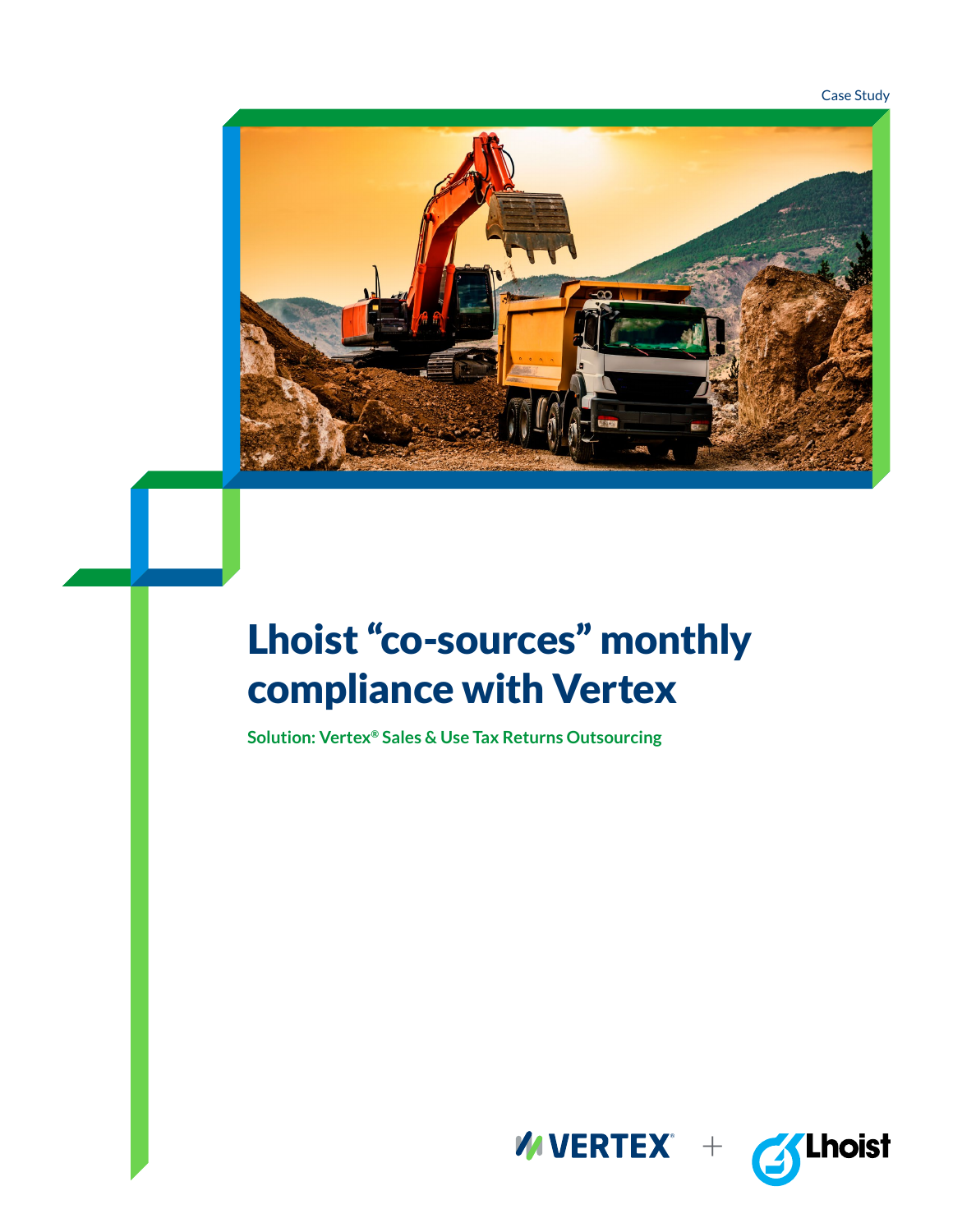# Company Profile

Lhoist is an international manufacturer of lime and mineral products for industrial applications. The company has more than five manufacturing entities throughout the U.S., and they file more than 500 sales tax returns each year.

Lhoist made a strategic decision *not* to maintain the expertise and software in-house to manage monthly compliance for sales tax, income tax, and property tax. "We have a small tax department," explains Genice Joyce, Tax Manager, "our role is more consultative. Compliance is very time consuming and we wanted to focus on more value added work." In addition, Joyce adds, Lhoist found the compliance role more difficult to recruit due to the skill set required and the routine workflow it entails.

## When to Switch Outsourcing Providers

Lhoist outsourced to one provider for over ten years, and then switched to Vertex in 2012. "There were a few different reasons we decided to switch," explains Joyce. "Our previous service provider was sold and the fees increased with the new company. We began to look more closely at the relationship and found the information they provided was lacking, they did not adequately understand our business, and we just knew we would not get the level of service we needed."

**"Ideally, you want your outsourcing provider to operate like an extension of your tax staff. But that requires some effort on the part of the tax department to maintain the relationship."**

Genice Joyce, Tax Manager Lhoist

So Joyce and her colleague, Tax Analyst Pam Lunk, conducted an RFP process with multiple compliance outsourcing providers. "We needed an outsourcing provider who could prepare returns more accurately, give us more detailed information, and provide easier access to our data," she explains.

## Summary

#### **Company**

- + Manufacturer of lime and mineral products for industrial applications
- + 5+ entities
- 500+ returns/year

#### Vertex Solution

+ Vertex® Sales & Use Tax Returns Outsourcing

#### **Results**

- + Outsourced management of returns preparation & filing, payments, and notices
- + Less time spent managing compliance, in-house tax staff focuses on more strategic work
- + 24/7 visibility into returns workflow and access to archived returns and data

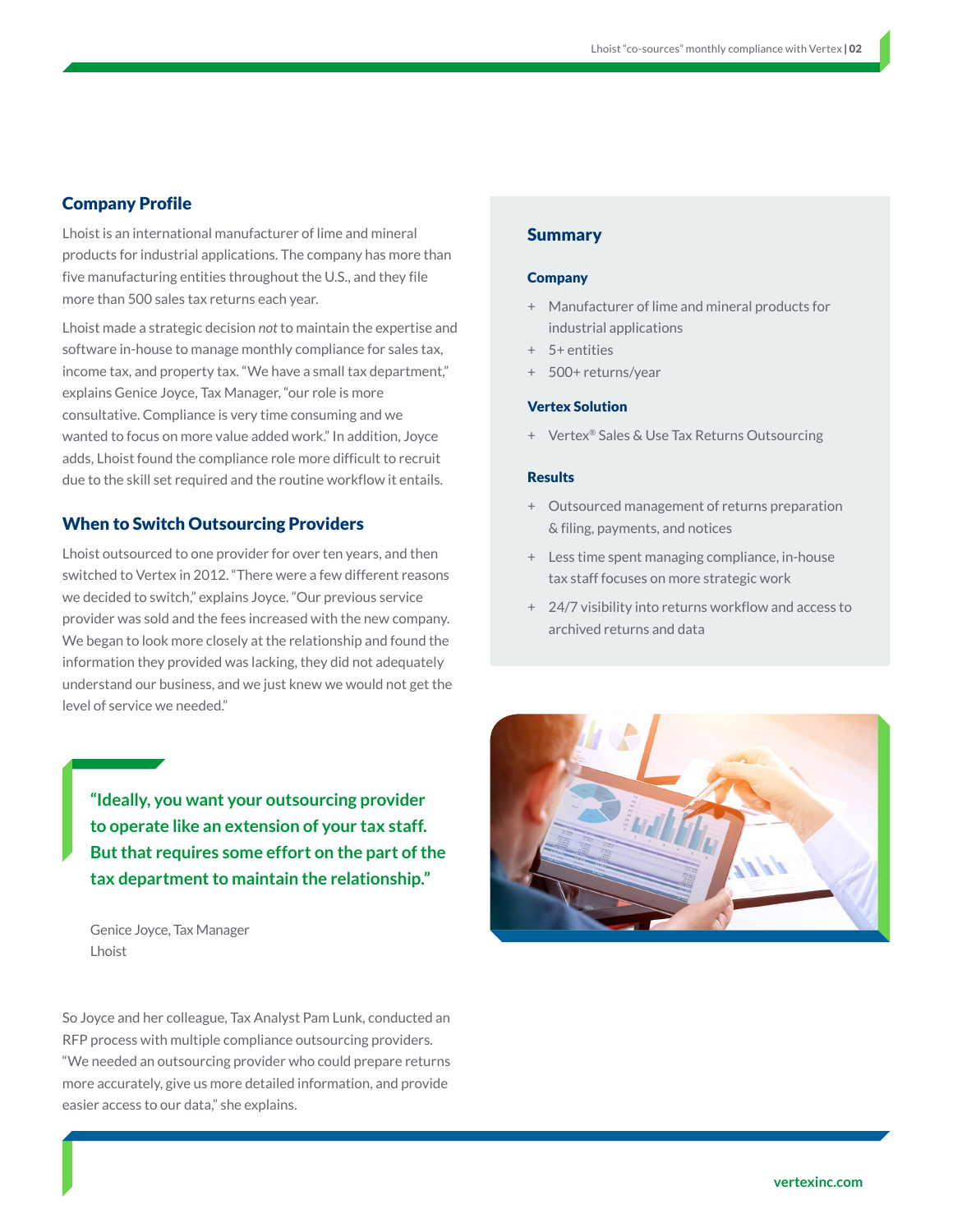# Conducting an RFP

Joyce explains the criteria used to evaluate the returns outsourcing providers:

- + **Accuracy.** Joyce explains that accuracy errors trigger a time-consuming cycle of added work. "If there are inaccuracies on your returns, you get too many notices, you incur penalties and interest, and it triggers more audits. This just takes more time that you don't have. And saving that time is the reason you outsource in the first place."
- + **Continuity.** Lhoist evaluated providers based on the longevity and expertise of their staff. They also looked at the financial stability of the company itself. "I've had the misfortune of working with outsourcing providers with frequent staff turnover, and providers who went bankrupt at a critical time of the month," warns Joyce. "Continuity of your account team and financial strength of the company are core requirements."
- + **Security.** Another aspect of the providers' service that Lhoist evaluated was security. "We asked about the SSAE-16 certification to ensure the security of our data."
- + **End-to-End Process.** And finally, the Lhoist RFP considered the breadth of services offered by the various providers. "We needed a provider who would manage the payments in addition to the filings, "explains Joyce. "We don't have the in-house staff to prepare the returns, which means we also don't have the staff to make copies, stuff envelopes, and handle payments."

**"We needed a provider who would manage the** we had a dedicate **payments in addition to the filings. We don't have the in-house staff to prepare the returns, which means we also don't have the staff to make copies, stuff envelopes, and handle payments."**

Genice Joyce, Tax Manager, Lhoist

## The Importance of References

In addition to the RFP process, Lhoist knew that customer references were critical when evaluating a service provider. According to Lunk, they spoke to three or four clients of each provider. The short list of questions included:

- + Why did you choose this outsourcing provider?
- + How satisfied are you with turnaround time, accuracy, and support?
- + Did you experience a decrease in notices with this provider?
- + Describe the transition to this provider (from in-house or from another provider).
- + Describe the service level, not only in the beginning but throughout the entire relationship.
- + Did you have any negative experience with this provider?
- + If you could make the decision over again, would you choose the same provider?

"In the end," Joyce recalls, "Vertex was not the cheapest, nor were they the most expensive of the providers we evaluated. But we had the most confidence in them," she states. "And given the opportunity to do it over, I would choose Vertex again."

## The Transition to a New Provider

According to Joyce, the transition to Vertex for their returns outsourcing was "the smoothest outsourcing project I've ever undertaken." She estimates they were up and running within a few weeks. "We were able to provide all the necessary data very quickly – the account numbers, filing frequencies, legal entities, etc. And the setup time on the Vertex end was extremely fast. We had a dedicated account team who took us through the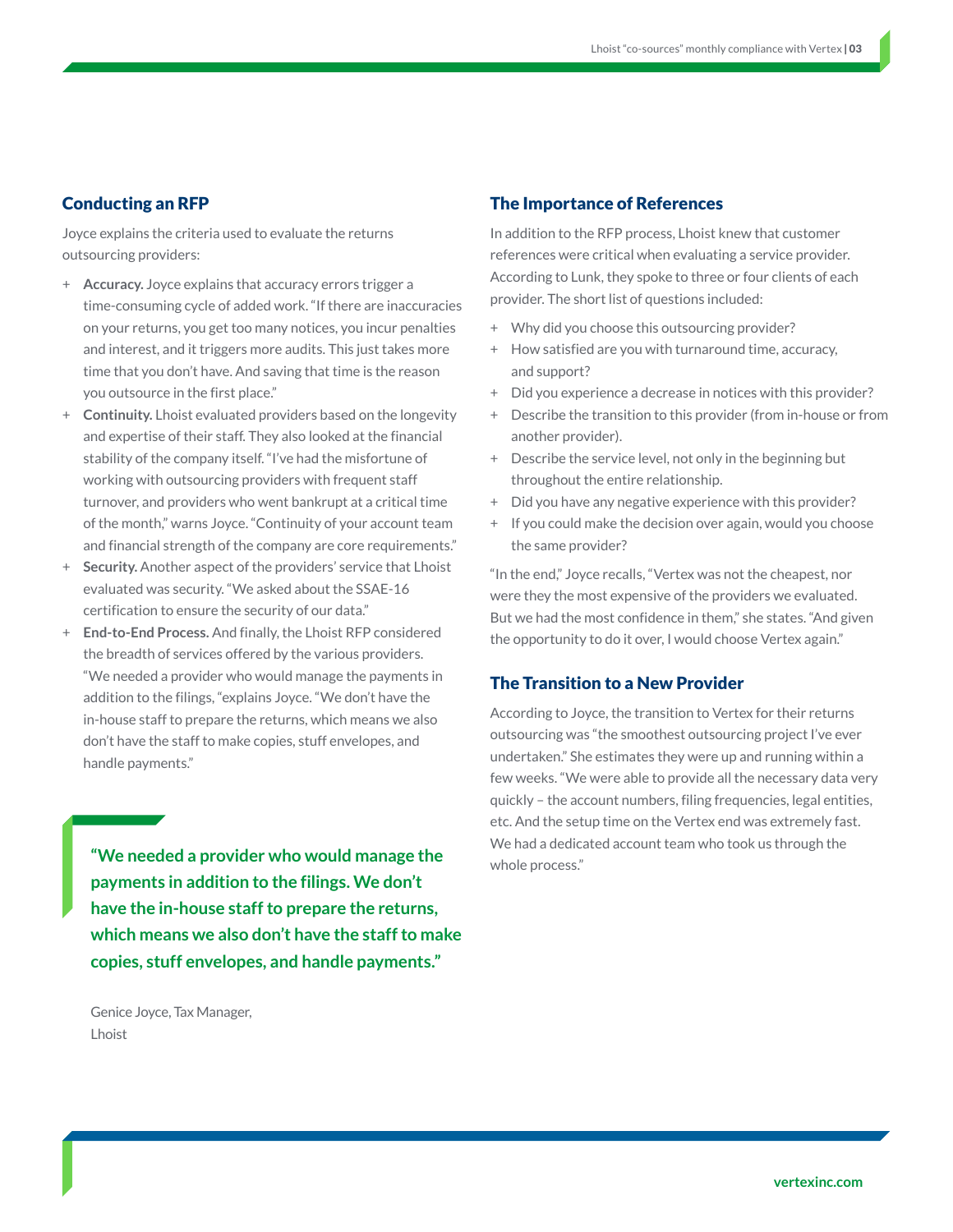

#### The Monthly Compliance Cycle

Each month, Lhoist exports the tax data from their SAP system and transfers it to Vertex via a secure online portal. "It works great," says Joyce. "We get alerts confirming when data files have been downloaded by Vertex, so we know the returns are underway." Within a few days they receive an alert that the returns are available for approval.

Lunk explains, "We do a quick reconciliation to be sure that the returns are accurately reflecting the data. And periodically, we have a manual adjustment that's needed." Once the returns are approved via the online portal, Lhoist receives a funds request for the month's payments. They arrange the wire transfer, and Vertex handles all the filings and payments with confirmations posted on the portal.

"When we receive notices from various states, we forward those to our Vertex Returns Processor, explains Lunk. "He contacts the taxing authorities, does the background research, manages the communication, and resolves the issues. And all the communication with the taxing authorities and the final resolutions are posted to the client portal as well so we have complete transparency."

Joyce summarizes that the outsource provider should feel like an extension of your in-house tax staff. "Our Vertex Returns Processor performs as though he worked here in our office," states Joyce. "He's very conscientious, very diligent and very responsive. We really work hand-in-hand and we have great confidence in the process."

## Outsourcing or Co-sourcing?

Genice Joyce, Tax Manager at Lhoist, explains that throughout her career she has managed compliance both in-house and through outsourcing providers. One of her key learnings has been that the client plays a role in the success of the outsourced business model. "You can never outsource a function completely, without overseeing it to some extent. That's just not good business practice," Joyce states. "In my experience, outsourcing doesn't work unless it's a partnership. You really need to 'co-source' with the service provider."

She explains, "Too many companies think when you outsource something, you no longer need the staff to manage it. But in order to manage an outsourced project well, you must work hand-in-hand with your outsourcing provider. You need to know the data, know what's going on, and be able to answer questions along the way."

She emphasizes that this partnership is extremely critical in the early phases of the transition to a new provider. "If you spend time up front discussing the nuances of your business and your industry, they won't create problems later down the road."

Joyce continues "Ideally, you want your outsourcing provider to operate like an extension of your tax staff. But that requires some effort on the part of the tax department to maintain the relationship."